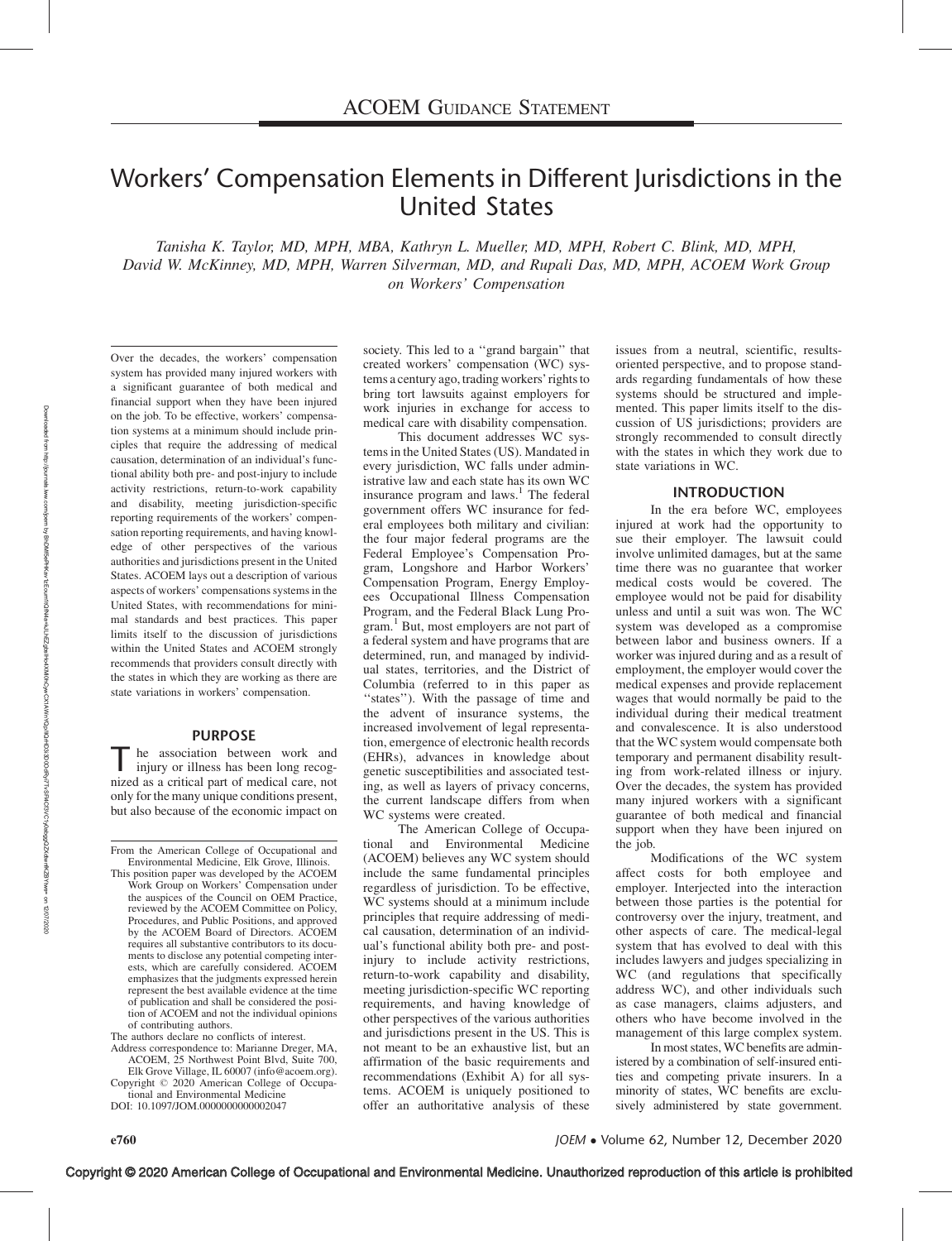Monopolistic state-run examples are those of Washington and Ohio. While the overall WC principles apply regardless of the entity administering benefits, monopolistic states have more control over all aspects of the system. Variability of WC systems among jurisdictions includes parameters such as thresholds and mechanisms for determining if an injury is work-related, control over choice of treating providers, compensation to injured workers for lost wages, rules for provider treatments, compensation to providers, rules for legal representation, appeals rights of various kinds, and many others.

ACOEM believes that certain core principles should apply to these complicated systems. Specifically, causation should be determined insofar as possible by scientifically valid criteria; injured workers should be protected against economic harm due to work injuries; employers should be incentivized to protect workers from injury and to provide alternate job assignments to minimize lost time after injury; providers should be incentivized to provide appropriate care by adequate compensation, and minimal barriers from system requirements; quality of care should be assessed by a fair and scientifically valid protocol that is available to all parties in selecting treating providers as well as for determining appropriate treatment; and the ultimate goal of treatment should be to maximize functional outcomes. Clinical quality assurance should be an integral part of WC systems, with adequate feedback to stakeholders and continuing quality improvement wherever possible.

Due to the large amount of documentation that is generally required from multiple parties, WC systems should be built around robust information technology (IT) systems to minimize inefficiency, maximize confidentiality, standardize reporting, and make elements of a WC case easily available to all appropriate stakeholders in a transparent fashion, also giving state regulators the ability to gather and analyze data for the system as a whole. This paper presents a description of various aspects of WC systems in the US, with recommendations for minimal standards and best practices.

## FUNCTIONALITY AND WORKERS' COMPENSATION

WC is a unique health insurance system in the US in that it focuses on both functional outcomes in addition to clinical processes. Functional ability is increasingly recognized as an important measure of health. Roughly 10% of workers incur injuries or illnesses that ultimately lead to prolonged or permanent withdrawal from the workforce, which can be as a result of both work-related, as well as, non-workrelated injuries and illnesses.<sup>2</sup>

Workers may have a loss of physical ability and limitations in their routine activities. Functional impairment has significant financial and societal costs and often WC does not fully cover financial loss to injured workers, further contributing to overall decreased productivity. One strategy proposed to decrease overall disability trends, as well as associated costs, is a new emphasis on functional ability as a quality healthcare metric that would be integrated into the clinical processes.<sup>2</sup> Occupational and environmental medicine (OEM) physicians have long placed a strong emphasis on measuring functional outcomes in its approach to patient treatment. OEM physicians are often retained by WC systems to address work-related injuries and illnesses and recommend evidence-based treatment plans that facilitate performance improvement and functionality.

Functionally based care complements clinical process measures by adding a strong emphasis on longer-term outcomes and seeking to return employees to work and normal functioning as quickly as possible to the benefit of all parties involved, that is, patients, providers, employers, insurers, as well as the economy and society at large.<sup>2</sup> The overall goal for providers should be improving value for patients and systems.

#### DIRECTING CARE

Rules regarding the choice of treating physician vary widely by jurisdiction. Either the employee or employer may choose the physician. In some jurisdictions, employers may direct medical care if they are part of a managed health care system. If an employer participates in a state monopoly WC system, for example, the employee may choose the provider.

Rules can be complex. In Arkansas, the employer has the initial choice of physician from among those associated with managed care entities certified by the commission. In California, employees who have not predesignated a physician before the time of injury, may change to a treating physician of their choice 30 days after the injury (the employer directs medical treatment for first 30 days). But if the employer utilizes a state-approved medical provider network that choice can only be within the network. In Colorado, the employer has the initial choice. In Connecticut, the employee chooses from a state list. In New Jersey, the employer chooses the physician.<sup>3</sup>

Currently, 25 states allow the choice of care to be directed by the employee; 18 states leave the choice of physician to the employers' direction; six states have a mixture of employee and employer choice; and two states have the employer/insurer determining how health care is directed. Due to specific wording regarding provider assignment and managed care models, it is strongly recommended that providers consult directly with the states in which they are working as statutory and regulatory requirements change frequently.

States have tried a number of models to try to reach a balance between providing high-quality health care and rehabilitative services to an injured worker while avoiding excessive costs overall. In one scenario, the employee has the choice of physicians, but the employer has set up relationships typically with an occupational health clinic or a particular provider and tends to refer the care to that provider. There is a voluntary agreement by the employee to see the employer's preferred health care provider.

In a state where employees choose the provider, there are a limited number of checks and balances for the employer to manage cost. The first check in that system is to maintain a good relationship with the injured worker.<sup>4</sup> An employer who disregards an injured worker, providing no contact or any indication of concern typically has a suboptimal financial outcome compared with an employer that supports the employee. This has consequences in all states as it can lead to litigation and delayed recovery including in states where employees do not have complete choice. For example, human resource may show concern for the injured worker which is a relatively inexpensive intervention in terms of limiting subsequent WC cost. This reflects on the culture of the employer's organization.

## MODIFIED DUTY

It is essential that employers offer a modified duty option for injured workers to maintain them in the workplace. It is well known that the longer an employee remains out of work, the likelihood that they will return to work diminishes precipitously.<sup>5,6</sup> Therefore, a return-to-work specialist is a valuable option, and a workplace that is willing to accommodate a wide variety of work restrictions will have a better outcome. The move toward providing alternative jobs or light duty is an important management strategy.

## CLAIMS ADJUSTERS AND NURSE CASE MANAGERS

A WC claims adjuster or examiner reviews claims and ensures that all entities follow proper guidelines and WC laws. Individuals who adjust claims vary widely in terms of their medical knowledge and expertise. Claims adjusters may have as little as a high school education, or they may be medically trained individuals. Claims adjusters may have influence in the course of treatment as part of a multidisciplinary team, such as accepting the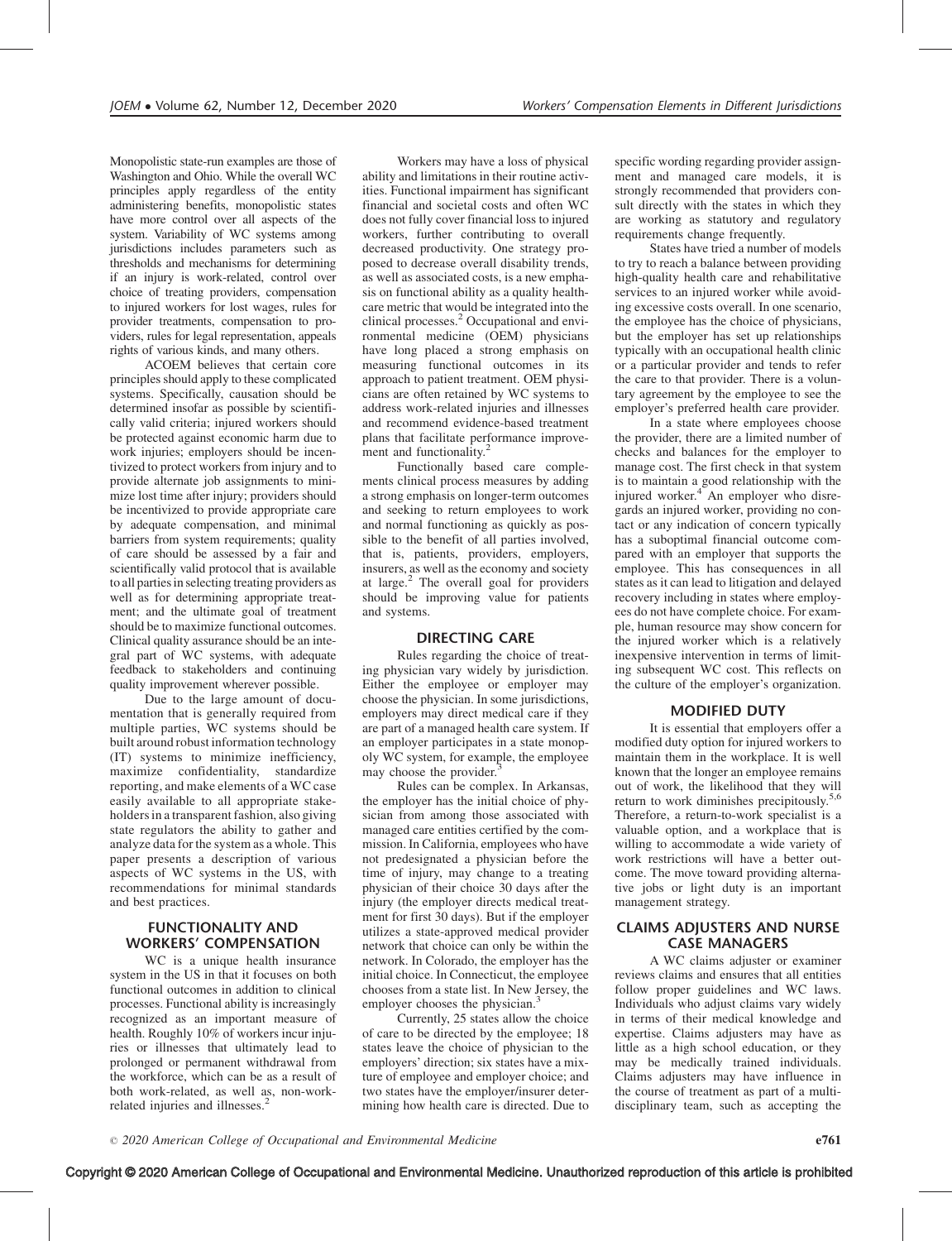treating physician's recommended treatment or questioning the treatment plan and obtaining independent assessments such as independent medical examinations (IMEs) by third-party medical providers to help make decisions in the care of the individual.

A higher level of control for some claims is the use of a nurse case manager. A nurse case manager is a liaison among the medical provider, the employer, and the injured worker.<sup>7</sup> A nurse case manager may work for the WC carrier and may play an integral role in the coordination of medical treatment and the stay-at-work/returnto-work process.<sup>7</sup> Nurse case managers may also be hired by an employer representative, and their most significant charge is to make care more efficient and to limit the cost of care. The nurse case manager can ensure the claims adjuster is aware of the injured worker's medical needs so they can assist in expediting access to prescriptions, medical tests, and therapy as ordered by the treating physician.<sup>7</sup> A nurse case manager may provide information that speeds up the process of returning the injured worker to work, as well as, their recovery from the workplace injury.<sup>7</sup> In addition to nurse case managers, WC carriers or employers often have nurses on staff to help interact with workers and to aid in the interpretation of medical issues.

## ROLE OF ATTORNEYS IN WORKERS' COMPENSATION

WC attorneys represent parties, including both workers and their employers, involved in legal disputes regarding injuries sustained on the job. The attorneys negotiate settlements and ensure funds awarded by the courts are actually paid. These attorneys may be called upon to argue on behalf of an injured worker or may defend employers. In addition to their role in trial advocacy, they may also provide legal advice to determine whether or not to go to court and whether to engage in negotiations if a settlement is possible. $8,9$ 

In an undisputed claim, where an injured worker is fully compensated and is satisfied with their WC benefits, the worker may not choose to engage an attorney. However, there are examples where an injured worker may benefit from qualified representation (eg, if there is a high probability of future medical care being needed).<sup>8</sup>

An employer also has a level of control through hiring a lawyer. The lawyer may negotiate with the other parties directly to try to reach conclusions regarding reasonable benefits. This is particularly true in more catastrophic injuries in which the costs may be quite significant.

## INDEPENDENT MEDICAL EXAMINATIONS (IMEs)

IMEs may sometimes be needed to review the medical care and medical records that are available and to provide clarification for the claim adjuster. Depending on state regulations, IMEs may be requested by the employer representative (eg, WC carrier), the worker, or an administrative law judge. In some IMEs, the issue may be one of causality in the course of employment. Each state may have a different nomenclature for these IMEs and the physicians who perform them.

The IME may be obtained to determine the course of treatment and may help to limit unnecessary and extensive costs that do not give value to the care of the injured worker as well as explore fraudulent activities. In some states with state-funded medical examiners, the medical evaluation may be a function of the WC board and provide an independent review for the administrative law judge involved.

# PROVIDER NETWORKS

The most common models that are outside the pure employee choice scenario include the formation of a managed care organization (MCO) or a preferred provider organization (PPO) in which networks are established that limit the physicians and give employers the options to work with certain individuals. There are some intermediate options available. For example, New York State has an option for a negotiated network between the labor union and an employer. This is done through collective bargaining. There is also a form called a C3.1, maintained by the employer, offered by the New York State Workers' Compensation Board which is completed by an injured employee when the employer who is not part of a PPO wishes to recommend a network and facilitate treatment. Individual states may have state specific programs which may further define or expand the network-based options available for the employer or the employee. The resources for WC MCO and PPO are state specific. Specific data looking at the benefit analysis of managed care options on a national basis or quantitative data on a state level was not uncovered and these authors defer to each state legislated program.<sup>10</sup>

Legislation in some states allows for an organization to form a network of providers that are certified by the state to provide WC care. This is to identify those providers who offer the highest quality care with more efficiency, thereby decreasing waste in the system and increasing return-to-work efficiencies. Depending on how the network is originated, the organizing network provider may have a

mechanism in place to monitor the care provided by network providers to injured workers and may add value to the network by mechanisms which encourage care to be given by the best performers in the system. The network may also have a mechanism to eliminate care being given by poor outcome providers. However, the parameters used to manage an outcome-based network remain quite difficult given the variability of circumstance and patient populations.

There is a requirement to maintain surveillance and document the proper credentials of the network providers. Most states require a minimum number of entry providers for the injured worker in each county certified, as well as specialists and facilities sufficient to allow for rapid care and choice. States may also require accessibility to a health care provider in the WC network within a certain timeframe.

In most situations, there is a period during which the employer has control after which the employee can opt out and seek care on their own. The idea was to have a network of the best providers providing the most efficient care with the integration of nurse case managers. Theoretically, this could be quite a valuable system, but the outcome comparison data has been limited and the value, in terms of cost savings and employee return to work parameters, remains unquantified.

For the treating physician, the PPO will often reduce the reimbursement rate by utilizing a reduced fee schedule. Another area of concern is that the PPO model may attract high volume, low-quality WC care. PPOs frequently depend on volume as an adjustment for the decrease in revenue and may not provide the highest quality care as the number of services provided, rather than the quality of service, determines overall compensation. The mechanism and methodology by which providers are added or removed from the network by the network manager remains poorly defined.

# MANAGED CARE **ORGANIZATION**

In the MCO model, a private company selected by the employer medically manages the WC claims. Certain states, but not all, have authorized the use of WC in MCOs. This offers an alternative to the traditional WC care approach by allowing employers to take advantage of a network of providers designated to provide care to the injured worker, and this is often offered at a reduced premium. Depending on the network, its performance may be monitored by the state agencies, the carriers providing or utilizing the network, or be accredited by independent agencies such as the Utilization Review Accreditation Commission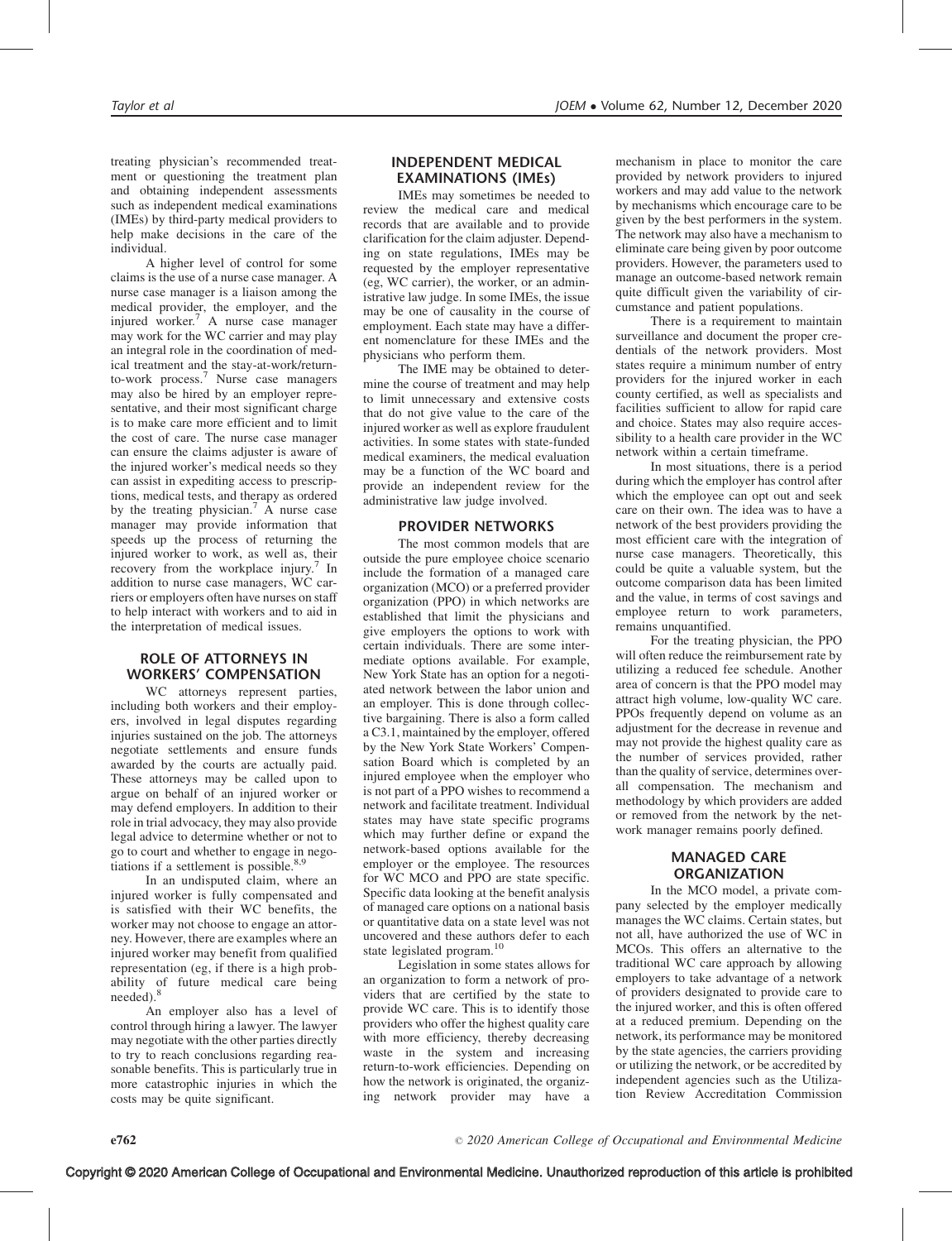(URAC), National Committee for Quality Assurance (NCQA), etc.

The inclusion of the many stakeholders creates significant stress on a traditional health care provider network model, like a health maintenance organization (HMO) and while ''universal health care models'' incorporating WC into other health care services has been tried, to date, it has not been utilized as a standard mechanism to provide network based care. In the WC MCO model, the organization remains responsible to many customers; not just the patient but also the employer, the lawyers, the WC board, claims adjusters, and case managers. It is a complex system and does not fit easily into an HMO model. The MCO model does have some advantages over the PPO model including the fact that in the MCO model, the health care organization does have an incentive to identify inefficiencies and expedite care beyond just providing a list of network providers.

There are incentives to provide medical services to an employee in order to facilitate return to work in the least amount of time possible with the best quality care. MCOs have some control and management over the health care provider network, and this system provides some control. In addition, negotiated services, such as radiological services and durable goods costs may result in additional savings for the payor.

#### REIMBURSEMENT AND QUALITY OF CARE

Another area of interest is the reimbursement schemes. One such scheme outcome-based reimbursement system has been attempted in Ohio. The Bureau of Workers' Compensation Group experience rating programs or group retrospective rating programs are available in the Ohio Workers' Compensation System. In this results-oriented approach a consultant analyzes a hospital's experience data and helps to determine the WC premium saving program for each organization.

In the group retrospective rating hospitals or in premium rebates, assessments are based on the level of claims incurred. In 2016, Ohio reported that 13% of employers had implemented value-based care in their WC systems, 53% reported no plans to implement value-based care, but 40% of commercial group health entities had adopted the value-based model and Medicare was tying 85% of payments to qualitycare results.<sup>11</sup> Macy's also applied a similar model in California and replaced its fragmented fee-for-service system with an outcome-based integrated fee for value system utilizing Kaiser on the job. They found that the program drastically reduced the medical and pharmaceutical costs as well as litigation rates. Total costs remained low and they

found that there was a 41% lower total cost per claim, 45% lower direct medical cost per claim, 59% lower average pharmacy cost, 64% fewer claims involving litigation, 42% lower medical cost for low back injuries, and 73% lower cost for shoulder and upper arm injuries per claim.<sup>11</sup>

The lessons learned included that building an outcome-based network as a single payer employer and multiple states is extremely difficult and resource intensive. Further analytics are needed in order to build the network which is not as advanced in the system as it needs to be. The easiest place to start was with industrial clinics where many of the specialty doctors may not maintain enough provider data. Other considerations included outcomes-based networks reducing utilization review (UR) volume, utilization of opioids, and measurement of return on investment (ROI).

It may be difficult to determine who are the best providers within the network of providers. Medical directors for the state regulatory system or within provider systems may be useful. Experienced nurse case managers and claims adjusters can also be helpful. Not all providers are knowledgeable about the return to function and work process.

There is currently no good way to judge the value of particular providers within the system. Furthermore, part of the difficulty is that the best quality providers may be responsible particularly in the subspecialty areas for the most challenging cases and their outcomes may be skewed to poorer return to work values than physicians that take on the more straightforward cases. An MCO system does have some value, but it is difficult for traditional HMOs and health care networks to integrate a WC model.

## OTHER WORKERS' COMPENSATION REIMBURSEMENT CONSIDERATIONS

Medicare influences WC medical cost containment in several ways. Medicare reimbursement rates influence prices paid for medical services, including medical services for WC.12 Many states base their WC medical fee schedules on the Medicare physician reimbursement schedules.<sup>12</sup> Some states control costs for services provided by facilities through systems based on either Medicare's Diagnosis Related Group (DRG) system for hospital stays or Medicare's system for ambulatory services.<sup>1</sup>

In states that base their WC medical fee schedules on the Medicare physician reimbursement schedule, WC medical costs are affected by changes to Medicare reimbursement rates.<sup>12</sup> Failures to account for changes to Medicare's methodology or for trends in how Medicare reimburses physicians in the various medical specialties might have reduced the effectiveness of some WC physician fee schedules.<sup>12</sup> States with fee schedules based on resource-based relative value scale (RBRVS) show less variability and a tendency toward lower percentages relative to Medicare than states that do not base their fee schedules on the RBRVS.12 States with the lowest percentages to Medicare base their schedules on the RBRVS, while four of the five states with the largest percentages do not.<sup>12</sup><br>The Workers' Compens

The Workers' Compensation Research Institute (WCRI) produced a series of studies that express WC fee schedule as percentages of the corresponding Medicare rate.<sup>12</sup> Most states that use the RBRVS either specify the maximum allowable reimbursement (MAR) as a percentage of the Medicare rate or use the Medicare relative value unit (RVU) and replace the Medicare conversion factor (CF) with statecustomized values.<sup>12</sup> WC fee schedules often differ from Medicare by having multiple CFs.12 One reason that states have multiple CFs is to counteract Medicare's reimbursement of specialty care at a lower rate relative to market rates than Medicare's reimbursement of primary care services.<sup>12</sup> The percentage of WC medical reimbursement that falls subject to physician fee schedules has been steadily declining.<sup>12</sup> Systems frequently price their fee schedule at some defined percentage above Medicare but Medicare is still usually the base. Medicare does not reward occupational medicine physicians for extra time spent in consultation and communication efforts proven to facilitate effective return to work including education and assessment of increasing functional activity as well as communication with employers and case managers for instance. Systems in WC usually have to create new codes for additional much needed services, for example, in Washington State and Colorado.

Choosing the right physicians to take care of workers with work-related injuries is essential, but the process can be challenging. Physicians who provide high-value services produce the same or better results at comparatively lower overall costs per injury episode than other physicians do. $^{13}$  Finding the best physician will require balancing many factors.13 It is important to seek out those who deliver high-value services, and in doing so help to upgrade the WC system overall by rewarding the physicians who provide the best medical services and outcomes at competitive cost within the system.<sup>13</sup>

## VOCATIONAL REHABILITATION

Vocational rehabilitation is a collection of processes, tools, and resources including trained specialists who address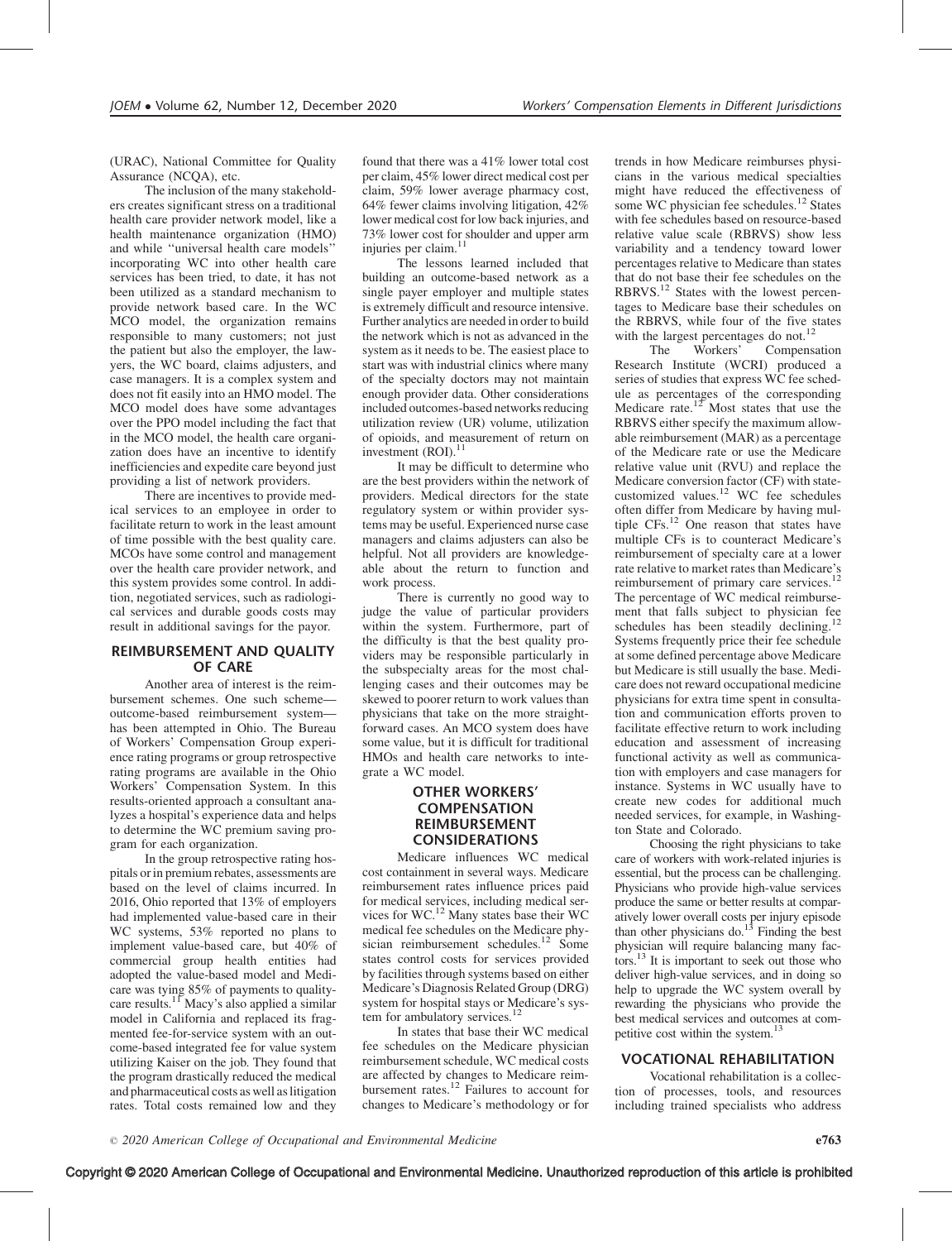injured workers deemed unable to perform the regular duties of their jobs, but who retain the potential to develop other job skills which can lead to gainful employment options. There are often employees who can no longer perform their job but have significant work capacity remaining. Vocational rehabilitation is of benefit to offer aggressive assessment and retraining of workers who have lost earning capacity, but who still retain some earning capability. Vermont is the one state that attempted to have an employer fund a vocational rehabilitation program available for injured workers.

Vocational rehabilitation assessment is an area of discussion in terms of education and placement. Integration with the Americans with Disability Act (ADA) and various other employee benefits including the Family Medical Leave Act (FMLA) is also an area for debate. Vocational rehabilitation recognizes that an employee unable to perform within his/her job description does not automatically need to be removed from the workforce and may be capable of significant job skills which can result in wage-earning in the job market.

Vocational rehabilitation includes activities such as:

- Developing a personalized job accommodation to allow for the performance of a job duty (ie, a variable height workstation for back injuries), within the guidelines put forth by the ADA.
- $\bullet$  Assessment of job skills by a trained vocational rehabilitation specialist, including an analysis of educational levels, psychosocial issues, functional capacity, past jobs, and skill sets, as well as prior training.
- $\bullet$  A survey of the job market based upon current skills and potential trainable skills with the identification of jobs and employers.
- Education and training programs to increase skill sets and employability.
- $\bullet$  Counseling on interviewing skills and assistance with job search.
- $\bullet$  Subsidized incentives for employers to utilize employees with prior disabling conditions.

Vocational rehabilitation may include placement within the operation of the employer at the time of the injury or may be directed towards new job placement with a new employer or in a self-employed status. The resulting employment may result in work activities and lower or higher wage-earning capacity depending on the original job skills and any obtained through the rehabilitation process. There are problematic issues concerning older workers and less educated workers. However, there are quite a few workers that would be able

to return to some work capacity where there is a robust vocational rehabilitation program in place.

The ability to return an impaired employee to the workforce is of benefit to all involved. There is a strong incentive to all levels of government to diminish the level of disability in the workforce. Programs that are designed to work with injured employees out of the workforce due to impairment are highly desirable. Some employers take on the task of providing vocational rehabilitation by employing or contracting with vocational rehabilitation specialists and acting upon their recommendations. All 50 states have vocational rehabilitation resources that offer the services discussed above. However, these are generally underfunded by state resources. Employer-funded vocational rehabilitation resource as part of the WC system has been attempted but has been met with little support by the business community.

The US Department of Education offers block grant awards to states for vocational rehabilitation services under the State Vocational Rehabilitation Services Program. Details regarding the modifications and status of these grants can be found at [https://](https://www2.ed.gov/programs/rsabvrs/legislation.html) [www2.ed.gov/programs/rsabvrs/legisla](https://www2.ed.gov/programs/rsabvrs/legislation.html)[tion.html](https://www2.ed.gov/programs/rsabvrs/legislation.html). Funds are utilized for vocational limitations due to impairment of all origins and are not limited to workplace acquired disability. This includes services for the blind and those with developmental disabilities. Further, individual educational grants may be authorized.

Returning a worker with impairment to the workforce utilizing the many services and options available through vocational rehabilitation is a beneficial proposition for all parties. The restoration of normalcy for the worker, the availability of a trained and capable worker to the workforce, and the decreased need for support services improves society overall. It is recommended that states take full advantage of federal grant funding for vocational rehabilitation services and that the injured worker is considered high priority within the program, particularly given the limited timeframe needed to restore a worker to the workforce.

Incentives are present for employers to incorporate or contract with trained vocational rehabilitation specialists on their human resources team. ACOEM recommends that each state's WC system consider a formal vocational rehabilitation resource to be made available to the employees who are deemed disabled. The development of a legal and fair formula for dividing the cost of the program between federal, state and specific funding may be built into an employer's costs of WC

coverage. This may be perceived as an additional cost to employers, but the benefit in reducing disability rates for injured workers who are returned to the workforce, and the availability of skilled and trained workers, provided through this system, will more than pay for the cost of funding this program. Vocational rehabilitation does not have to be covered by the state; it can also be covered by self-insured programs or private insurers which is already done in the face of permanent total disability.

## ISSUES OF FUNCTIONAL OUTCOMES AND RETURN-TO-WORK

WC directly impacts both medical costs and disability; while related, most systems tend to treat these two issues separately. The medical components approach WC through fee schedules, prior authorization, guidelines to help decrease medical costs while the disability component is addressed via caps on disability payments. Most WC guidelines emphasize continual assessment of function, both to assist in return to work and as a measure to determine when treatment will be approved.

Washington State has shown that occupational medicine models can significantly improve outcomes, that is, Centers of Occupational Health and Education (COHE), which combine medical care with immediate access to return to work coordinators and incentivize reimbursement to providers based on a return-to-work focus. The COHE model is now the focus of a major grant initiative from the US government. Washington State found that this model not only improves outcomes but also results in higher provider satisfaction with care.<sup>14</sup> An integrated model like this allows the provider to spend time working with the patient and a coordinator to use the return to work restrictions and making sure a position can be found. Also, the provider is paid for their time creating the work restrictions.

WC models which compartmentalize medical and disability components merely confound the issues that already exist in the general health care system and do nothing to prevent disability. Reasons cited by many providers for not wanting to be in the WC system include difficulty getting paid, time spent completing forms or working with employers that are not compensated, too much litigation, and patients with chronic pain that they are not sure how to handle.

Administrative reforms and fee issues that states can put in place to alleviate some of these challenges are one consideration. Modifications that can assist providers in understanding and working with the return to work issues, as well as, how the use of specialized providers or

2020 American College of Occupational and Environmental Medicine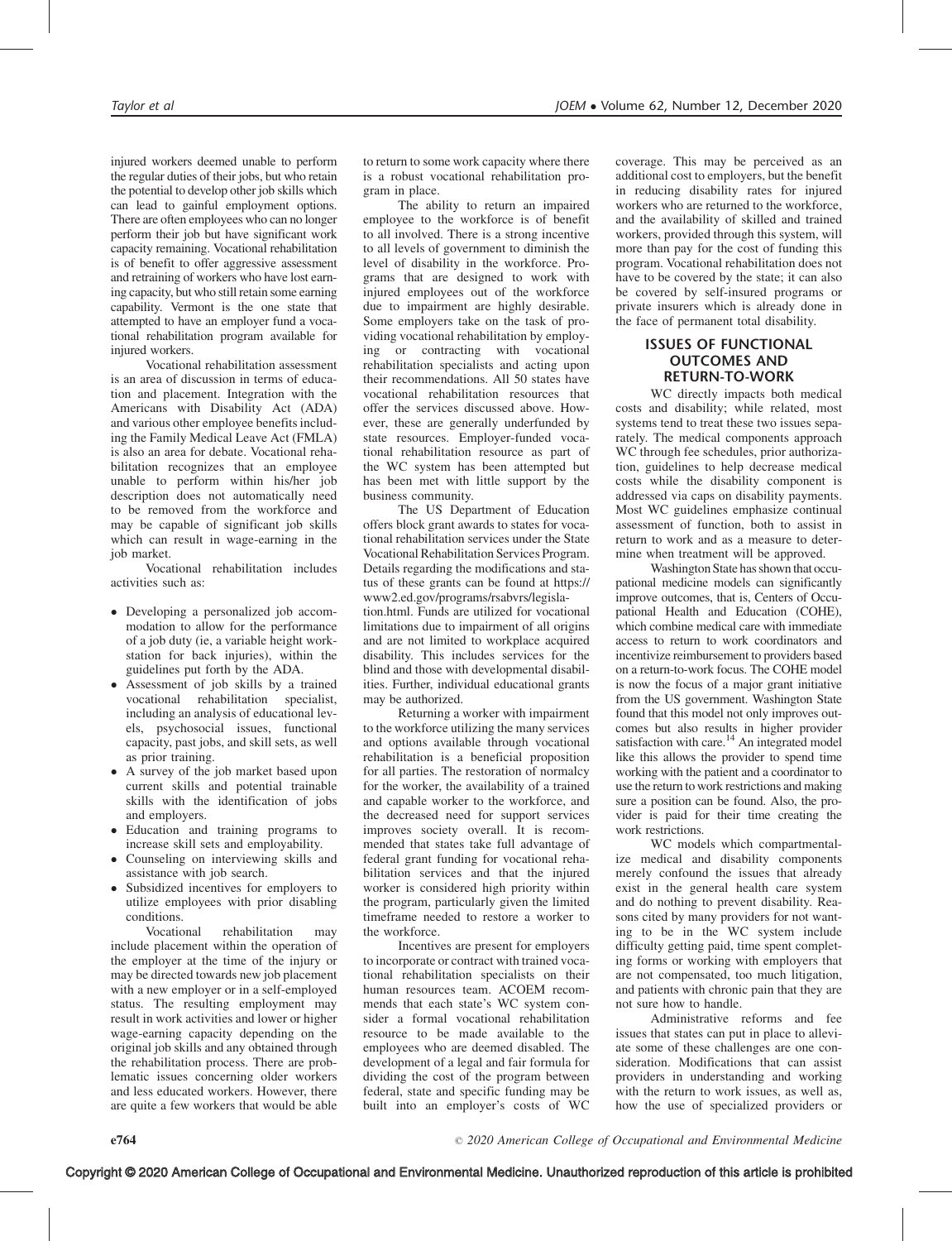clinics focused on the return to function and work can improve outcomes.

Other ideas include the use of prior authorization only for areas outside of guidelines and payment required for any treatment within the guidelines. There could be a mechanism in place to penalize insurers who do not follow these rules which in turn delay care and increases overall costs by paying third-party administrators and increasing provider staff time. Providers should be incentivized to adopt a functionally based system when providing care, thus assisting the return to work and limiting treatment when function is not achieved. There should be access to specialized integrated care models when disability or functionally limiting pain is present (Colorado is an example where these ideas have been successfully incorporated).

## THE MEDICAL PROVIDER

## Provider Training and Education

The majority of WC care in the US is delivered by providers with little or no formal training in occupational medicine. The care is also delivered in a variety of settings, some which foster less thorough evaluations than others. Based on this premise, there is a need to establish minimum desirable provider qualifications to deliver competent WC care effectively. To achieve provider quality, at least two major requirements must be addressed: the development of WC specific competencies, and provider training in WC.

Often the medical care delivered is adequate no matter who does it but what is lacking is critical thinking, understanding the unique requirement inherent in occupational medicine. The focus of care in the WC system is not exclusively on the patient as it is in general medical care. Although top quality patient care is essential, the provider must take into consideration the employer, as well as the insurance carrier, and governmental agencies. This is a developed skill and requires a different focus and mindset than is traditionally learned in medical school, residency, or other formal training. Obtaining the critical skills in managing work-related injuries has been generally acquired from hands-on experience.

Competencies specific to WC medical services should focus on the unique skills required in occupational medicine. Taking an occupational history is different from a general medical history and is reviewed in detail below. Additional competencies include, understanding the role of UR; the important legal aspects, which include the insurance company's role in managing the claim as well as state and/or local jurisdictional requirements; and the focus upon functional recovery and return to work.

Providers education should be addressed by programs that can provide training and preferably certification in WC practice. To this end, ACOEM has developed basic occupational medicine courses and its Western Occupational and Environmental Medicine Association offers a WC certificate course at its annual meeting. Both supply the practitioner with basic, solid training for successful management of WC patients, and encompasses the discussed competencies. Although the same essential skills are required regardless of who sees the patient, physician assistants' (PAs) and nurse practitioners' (NPs) depth of medical knowledge is not as extensive as that of physicians and needs to be considered in educational planning.

Continued quality improvement and educational advancement is also an important consideration. Additional advanced certification programs within ACOEM for expertise in the field of occupational medicine have been developed. ACOEM's Utilization Review Subcommittee recently completed work on a certificate of training in UR both for providers and UR physicians. Additional training in WC may also be developed by other professional organizations that can focus more directly on the impact of WC care to their particular specialty. Furthermore, ACOEM can reach out to and partner with affiliated professional organizations such as physician assistants and nurse practitioners to develop a specialty in occupational medicine. Such a program would then require recertification and continuous training.

## Who Are the Providers?

As previously discussed, most medical providers have no formal training in occupational medicine, though some of the primary care specialties (including family practice) are now offering occupational medicine courses. Most medical providers who provide occupational service but are not trained in occupational medicine generally belong to specialties such as family practice, emergency medicine, or internal medicine. Physicians who specialize in urgent care treatment predominantly come from these specialties as well. There are a variety of educational opportunities that could be provided. Partnership with the respective organizations is essential. Whether it is the offering of speakers, sponsoring courses at their conventions, offering an enticement to participate in an ACOEM's conference or one of its component society meetings, these possibilities should be considered.

Development of a curriculum for the essentials of treating the injured worker is critical (as discussed above). Traditionally many of the educational goals routinely taught have been focused on specific types of injury and how to treat them. This information is universal, no matter the source of training. The missing portion in most curricula is the nuance of managing multiple stakeholders around an injury claim. The coordination that is required to return an individual to work is critical to the success of the case. It is essential to make the right diagnosis or to clarify the diagnosis, as any delay in treatment that extends the life of the claim makesthings more difficult and costlier.

Certification for all providers, with learned competency in managing WC, should be promoted. This additional certification should then be utilized to select providers, giving preferences to those certified. Other possibilities include the development of preferred providers being allowed to bypass UR, at least on specific issues (this has been tried but should be more formalized and objective) and the possibility of being reimbursed at a higher rate to provide an incentive to obtain additional training.

## Specialty Care

Specialty care is an essential part of the practice of occupational medical care. There are opportunities to develop an educational partnership in the practice of occupational medicine with other specialty organizations, for example, that of orthopedics, and physical medicine and rehabilitation (PM&R). The goal is for the specialist to have a basic understanding of how the WC system(s) functions and what are the critical parameters of care (including disability, return to work, and medical causation components) and what is the role of the primary treating physician (which can vary), and when to defer care to the primary treating provider. This is, of course, a dynamic that is different from treating (or operating) on a patient and then just releasing them. This is especially true for return to work issues and work modifications.

## Occupational Medical Reports

There are a variety of reports required in occupational medicine care and WC systems. The basic purpose of all medical reports is to supply an accurate and current record of the injured worker's treatment and medical status. In addition, there are critical topics that must be addressed for a medical report to be complete and meet legal and administrative requirements.

Many OEM physicians perform IMEs and have performed occupational medical consults as specialists. Thus, they understand the essential points of focus. However, there is a need to develop an outline of what would be considered a good and competent note that, for example, documents a routine visit.

Essential points include the history and mechanism of injury, which, should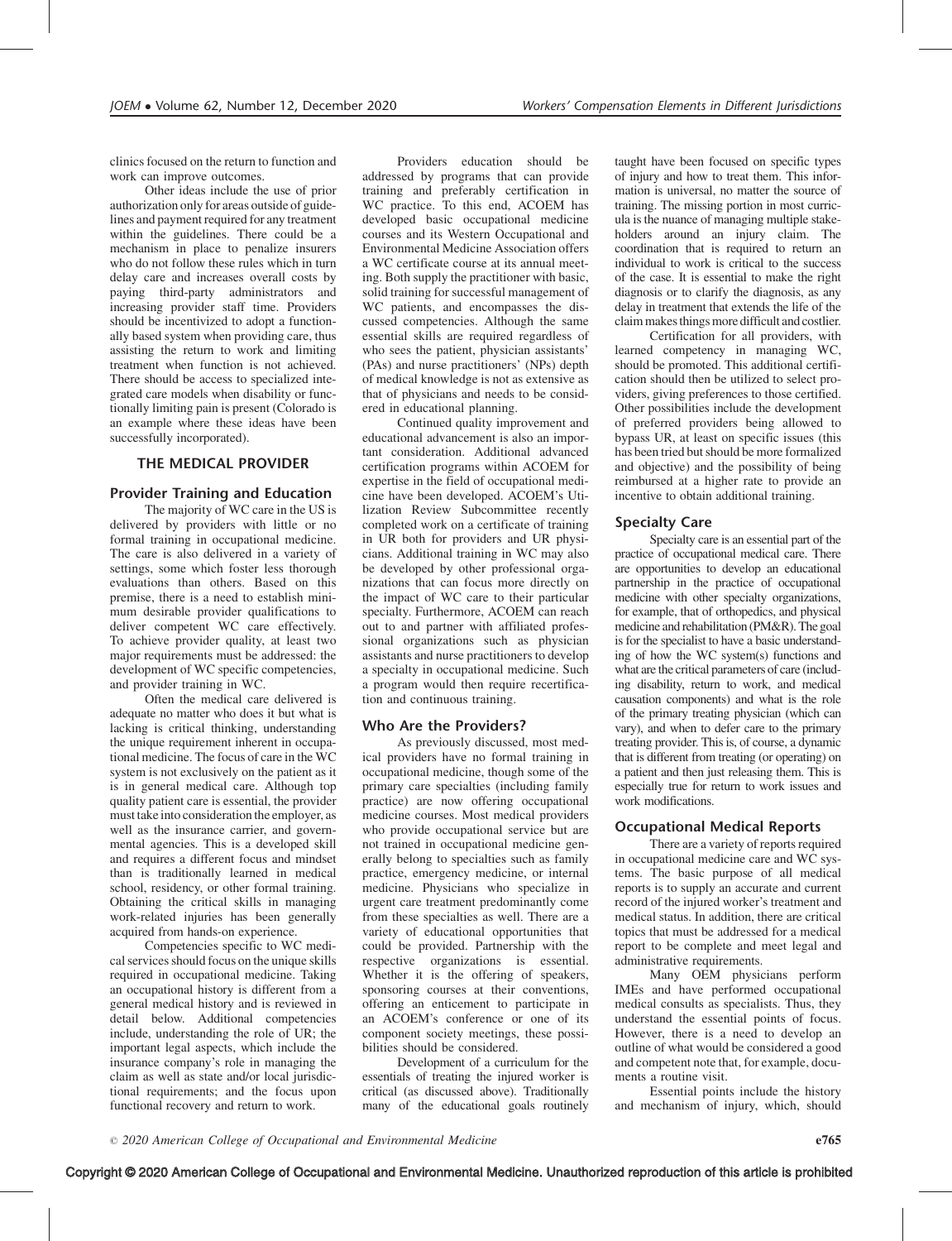always be kept in mind, especially regarding whether or not the injury makes sense, that is, causality. This is often of concern to the carrier as it may be required to determine compensability. Applying Bradford-Hill Causation Criteria is one consideration, but it is also important to include a statement upon analysis by the provider on how this injury could have been prevented or mitigated. The examination should focus on the injured body parts with emphasis on objective findings to monitor, frequently a missing element in reports generated in electronic health records (EHRs).

Addressing the working diagnosis remains an essential feature of all medical reports. Often, the diagnosis is vague and nonspecific and sometimes never changes (inappropriately). This information is critical in the UR process so that treatment decisions are timely. A diagnosis should become more specific with time as symptoms change and the clinical picture becomes more evident. It is important to discard diagnostic considerations that have been proven false. Problems occur when the diagnosis is not progressively clarified.

Treatment progress should include whether or not there has been an improvement. With a lack of progress, it becomes essential to intervene and try to assess why progress is not being made. This information also assists the employer in planning for possible accommodations. Documentation of delayed recovery is necessary and should be identified early. Pain should be addressed especially how it is affecting treatment, return to work, and activities of daily living (ADLs). Pain management by specialty care may be required. Further, providers should be mindful of chronic medical problems and whether they are stable and are being appropriately treated.

Work status is also crucial and whether the individual is working or not is often all that is reported. Sometimes a list of modifications or work restrictions is also included but it may be uncertain whether they are being honored or if the individual is actually at work. A specific section in the medical record should address an assessment of routine ADLs and functional ability assessment. Specialty care is often very important in managing rehabilitation.

Finally, an assessment on the progress towards maximum medical improvement (MMI) should be addressed. This is probably best articulated by assessment of the functional recovery of the injured worker and when they are likely to achieve their pre-injury work capacity. This then helps the carrier and employer plan for either return to regular employment versus developing workplace accommodations or planning vocational retraining.

## Effect on OSHA Recordability on Provider Practice in Workers' Compensation

The Occupational Safety and Health Administration (OSHA) revised its rules for tracking and reporting workplace injuries and illnesses in 2015.<sup>15</sup> OSHA implemented a new recordkeeping regulation to improve the quality of workplace injury and illness recording to help reduce underreporting of workplace injuries<br>and illnesses.<sup>15</sup> Accurate recordkeeping increases employer awareness of workplace injuries and illnesses, and assist employers to voluntarily correct workplace hazards.<sup>16</sup> Producing accurate injury and illness data helps measure the magnitude of occupational injury and illness across industry.16 Recordability does not necessarily equate to WC eligibility.<sup>16</sup> Not all cases recorded in the OSHA system are compensable under the state WC system.<sup>16</sup> Conversely, cases compensable under state WC may exist that do not need to be recorded.<sup>16</sup>

Some first-aid treatments and procedures include using a nonprescription medication at nonprescription strength.<sup>17</sup> A recommendation by a physician or other licensed health care professional to use a nonprescription medication at prescription strength is considered medical treatment for recordkeeping purposes. Using wound coverings such as bandages, butterfly bandages, Steri-strips, and Band Aids are considered first aid while other wound closing devices such as sutures, staples, etc., are considered<br>medical treatment.<sup>17</sup> California Labor Code Section 5401 defines "first aid" as "any onetime treatment, and any follow-up visit for the purpose of observation of minor scratches, cuts, burns, splinters, and so forth, which do not ordinarily require medical care.''18 Such one-time treatment and follow-up visit for the purpose of observation is considered first aid even though provided by a physician or registered professional personnel.

State differences exist. For example, in California, the Workers' Compensation Insurance Rating Bureau requires all injuries and illnesses receiving medical care to be reported to them, even first aid claims, which is not an OSHA or Cal/OSHA requirement. It is important for physicians to be aware of state specific reporting requirements and physicians are sometimes asked by employers not to report for fear it will impact their loss ratios and costs.

Employers are often concerned regarding the costs associated with WC claims including the extent to which work-related injuries contribute to medical expenditures. $19$ <sup>S</sup> Similarly, employers are concerned regarding the potential impact of OSHA recordables on companies in terms of fines, transparency for public

viewing, which may affect future contracts, for example. Employers may pressure providers regarding causality determinations and whether an injury is managed beyond first aid or not. The authors opine that injured workers should receive timely and efficient care in keeping with the standard of care as represented by certain guidelines such as the ACOEM Practice Guidelines and reporting requirements adhered to as adjudicated by state and federal reporting requirements.

## Confidentiality and Privacy Requirements and Workers' Compensation

Entities such as WC insurers, WC administrative agencies, and employers need access to health information of individuals who are injured on the job or who have work-related illnesses in order to adjudicate claims or coordinate care in WC systems. This health information is obtained from health care providers who treat these individuals and who may be covered by the Health Insurance Portability and Accountability Act (HIPAA) Privacy Rule which recognizes the legitimate need of insurers and other entities in WC systems to have access to personal health information as authorized by state or other laws.20 Under the Privacy Rule, covered entities can disclose protected health information to insurers, state administrators, employers, and other covered entities in WC systems with or without individual authorization. The minimum necessary expectation is that covered entities reasonably limit the amount of protected health information disclosed to the minimum necessary to accomplish WC purpose.<sup>20</sup>

HIPAA does not generally apply to entities that are employers, WC insurers, WC administrative agencies, except to the extent they may otherwise by covered entities.21 HIPAA does not apply to employers merely because they collect employee health information; rather, HIPAA will affect employers in their processes of obtaining protected health information as it applies to the health care entity from which the employer is attempting to obtain the information. $^{22}$ 

HIPAA emerged in part due to the evolving technology and the digitalization of medical records in an effort to keep up with the demands for patient privacy which in the WC arena means obtaining and securing medical information. $21$  It is felt by some thought leaders that that the HIPAA and the HIPAA Privacy and Security Rules should be amended to cover employers.<sup>23</sup>

Employers may obtain employees' medical records. In some states, workers sign an authorization for release of medical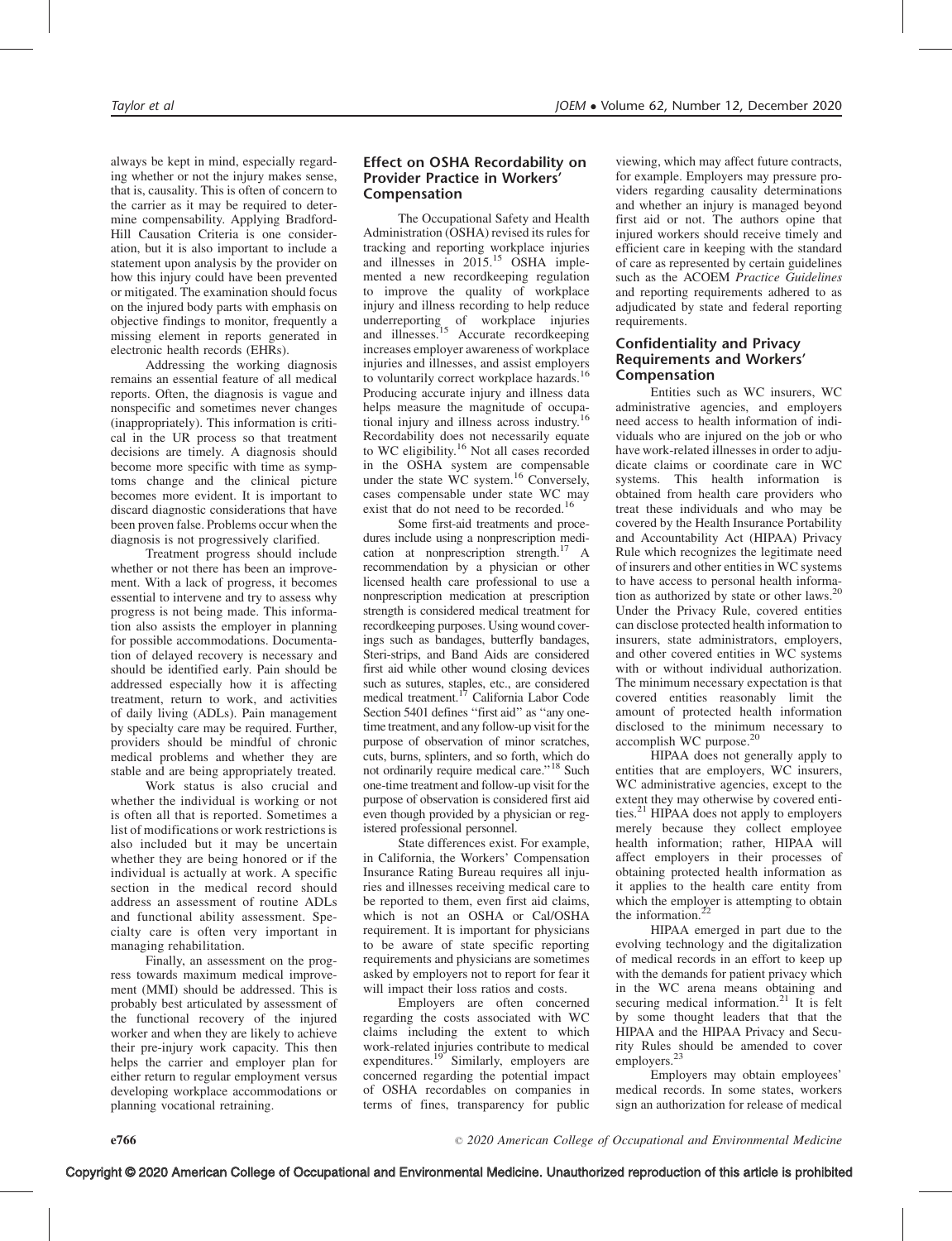information before the beginning of employment while in other states, this authorization can only be obtained after an injury. Employers may process the medical information obtained for various purposes including WC. The question is under what circumstances is it lawful for employers to obtain medical information, and what are they allowed to do with the information.<sup>23</sup>

HIPAA's Privacy Rule permits employers, WC insurers, and third-party administrators to obtain the necessary medical information to manage WC claims. Laws regarding disclosure of medical information vary from state to state, and in some states, a medical release is not needed while in other states it is required. The Privacy Rule for Workers' Compensation is designed to provide the minimum necessary information to manage a claim. State laws allow for subpoenas to obtain full medical records as is needed.<sup>24</sup>

WC carriers and administrators send authorization release forms to injured employees upon receipt and setting up of a WC claim to ensure that they are in full compliance with HIPAA and state laws.<sup>25</sup> All states have WC laws that require employers to report workplace injuries and compensate employees for them. OSHA reporting requirements overlap with the state and affect how employers report workplace injuries. However, in order to determine the appropriate compensation, WC insurers ask injured employees to produce medical documentation or sign a medical records release form. If the employer is self-insured for WC purposes, medical documentation about injured workers is disclosed directly to the employer.<sup>2</sup>

Relevant state laws govern disclosure of EHRs to employers. State statutes augment federal mandates that prohibit discrimination and protect the privacy of employees. WC statutes establish requirements for medical disclosures in particular circumstances. All 50 states have their own disability rights statutes which vary in scope and coverage, and many do not discuss or limit medical inquiries.<sup>2</sup>

In summary, all health care providers should realize that because neither employers nor WC insurers are covered under HIPAA, the final responsibility for record release remains legally on their shoulders. If a record is released that includes unnecessary information and that information goes to an employer, possibly from the non-covered insurer who can legally release it because they are not covered by HIPAA, any untoward consequences will be the legal responsibility of the provider. In some states, the WC law releases all records to the employer and in that case the provider would not be responsible because they are covered by the state law. In other states, only information pertinent to the claim are releasable to the employer. Thus, the provider would need a signed release from the patient to send more extensive medical records to either the insurer or the employer. In these states, release of information not directly material to the claim (such as obstetrical history or previous addiction treatment), without a full release from the patient, can cause the provider to be in violation of HIPAA.

## GINA—Genetic Information Nondiscrimination Act

With advances in genetic testing, a federal anti-discrimination statute—the Genetic Information Nondiscrimination Act of 2008 (GINA)—took effect in 2009. Genetic information pertains to disease in the employee and their family members. GINA prohibits an employer from using this information to make employability decisions and further prevents employers from obtaining genetic information deliberately.<sup>26</sup>

In a WC claim, if an insurer or employer is requesting medical information, GINA strongly recommends an appropriate disclaimer on any medical authorization or release form. There are state laws and HIPAA rules that are constantly being amended; however, each governs who can receive medical information on an injured worker's claim, also what information can be received and when. For employers, it is recommended that the information received is limited to avoid violation of HIPAA and state laws. $^{26}$  In the context of EHRs, GINA prohibits employers from requesting genetic information about employees or their family members.<sup>23</sup> In some instances, GINA may have the unintended consequence of interfering with good medical care if a provider avoids asking about genetic information in a WC case.

## Electronic Health Records (EHRs)

EHRs have had a profound impact on the workplace and affect pre-placement medical inquiries, employers' storage of health data, business costs, and the work habits of health care providers.<sup>23</sup> EHRs often require users to enter elaborate data creating excessively voluminous records due to cut and paste capabilities allowing providers to copy large portions of prior clinical notes into current updates. However, this exacerbates information overload and can bury relevant content and produce errors if not carefully edited. In addition, EHRs suffer from fragmentation and other display problems which may result in employers receiving unwarranted information in response to medical inquiries. $<sup>2</sup>$ </sup>

EHR platforms are primarily built for general medical care, not WC cases, and as such are often ill-suited for WC systems. They are often suboptimal for capturing information for work injuries and illnesses, most notably important functionality measurement parameters which are important to compare from one visit to the next and which are not built into most platforms. Other critical components to WC injury management that are lacking in EHR platforms and would be helpful include addressing components of injury mechanism, causation, treatment progress, work status and whether work modifications are being accommodated, and assessment of ADLs and documentation of delayed recovery.

EHRs were initially a mechanism to maximize reimbursement and have continued to be used primarily for that purpose. Automation enhances billing opportunities for providers and increases charges.<sup>23</sup> These costs may be passed on to employers and those that contract with third-party insurers may be subject to higher premiums.<sup>23</sup> EHR systems also impact medical costs with regard to their purchase as implementation and maintenance is expensive, costing tens of thousands of dollars per physician.<sup>2</sup>

EHRs may not create an accurate reflection of the patient encounter and may have a negative impact on interpersonal relationships and have contributed to physician burnout due to the clerical burden. Employers involved in litigation relating to worker injuries or disabilities will in the future encounter EHRs rather than traditional medical files in discovery. However, employers might be able to determine easily whether a patient had a pre-existing condition that affected a claimed workplace injury.<sup>23</sup> Rather than obtaining general authorizations for release of all medical records, employers should be permitted to pose only narrowly tailored queries that are designed in the adjudication of work injury claims or in fitness for duty evaluations.<sup>23</sup>

Employers will need to develop standardized methods to formulate their medical inquiries. Such standardization may allow EHR vendors to incorporate search and retrieval mechanisms into EHRs that will facilitate standardized modes of response to employer queries. The less burdensome the task of extracting information is for providers, the more likely it is that they will be able to furnish precise and meaningful responses and adhere to the HIPAA Privacy Rule principle of limiting disclosures to the minimum necessary for the employer's purposes. $23$ 

## Workers' Compensation Billing

WC provides coverage for medical treatment, wage replacement benefits, vocational rehabilitation, and other benefits to workers who are injured at work or who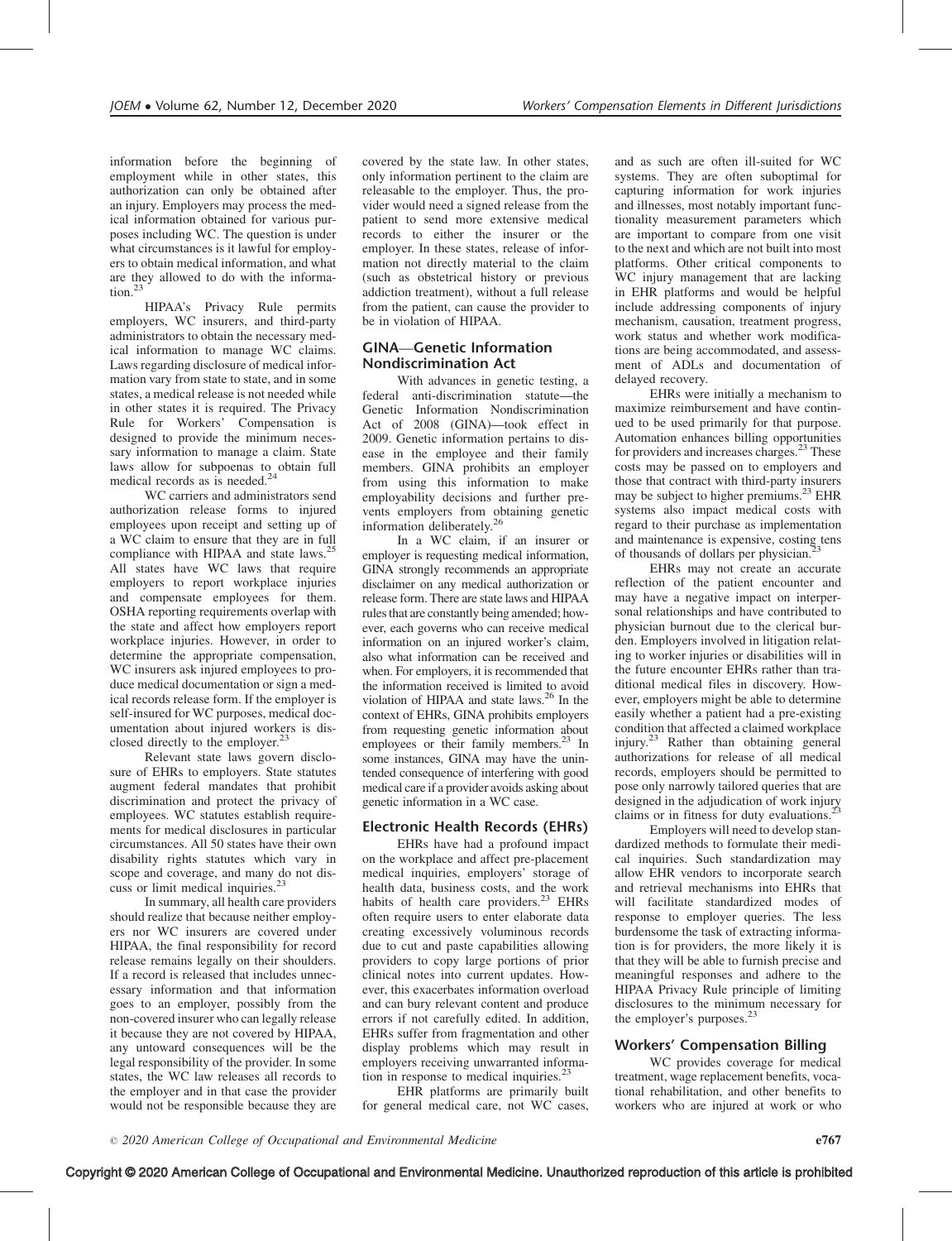acquire an occupational illness. WC is a unique hybrid insurance dealing concomitantly with health as well as disability. State and federal laws require that employers maintain WC coverage to meet minimum standards. Costs are borne almost entirely by employers. Private insurance companies dispense the majority of WC benefits, although certain employers are self-insured.

WC billing differs from state to state and knowing state regulations will ensure practice compliance. The state commission establishes the regulations pertaining to WC billing at the state level. However, there is general information that helps keep WC billing uniform.

Using the correct forms is crucial and includes the incident report which is completed when the patient first seeks treatment for the work injury. The billing department also submits a claim form along with the provider's documentation to the WC insurance company for reimbursement. The date of injury has to be completed and may be overlooked during billing.<sup>27</sup>

WC insurance has no copayment or deductible and providers must accept compensation as payment in full. Balance billing of patients is not permitted. The state compensation commission sets the fee schedule and is furnished on individual state websites. $27$  The coding systems for billing are based on those used in general medicine, including the Centers for Medicare and Medicaid Services (CMS) rules.<sup>2</sup> Current coding rules for complexity have little bearing on musculoskeletal work injuries which are most common and do not recognize information important to the adjudication of WC claims such as job description, details of job tasks, workplace exposures, job satisfaction, previous WC claims, and functionality, for example.<sup>28</sup>

HIPAA privacy rules must be adhered to and illness or injuries unrelated to the workplace should never be billed to the employer. $27$  Sometimes an employee may present to a provider for a workplace injury wanting to be seen for an unrelated issue. Providers need to be aware of the importance of maintaining separate encounter forms if this occurs. Conversely, a patient may see a provider and fail to inform them that the injury is work related in which case the primary payer will obtain a bill for the services. If subsequently payment is requested from the WC insurance, the primary payer may have already paid. The reimbursement paid by the primary payer must be returned. If the WC claim is denied, an appeal may be initiated.<sup>27</sup>

Often, coding rules do not succinctly capture or provide adequate incentive for delivery of services that are critical in the WC arena such as addressing causation, functional impact, and return to work planning. Compensation to medical providers are often based on payment systems designed for other purposes, for example, primary care so the codes may not relate to parameters important in WC.28 Some parameters that are routine in regular health care may be excluded from payment in WC if they do not apply to work-related injury or illness. However, WC providers must also assess factors beyond the patient's immediate health status such as workplace exposure and mechanism of injury to determine causation.<sup>28</sup> Further, important communication with employers, rehabilitation providers, or return-to-work coordinators by providers is not captured in the current reimbursement system. Consultation codes have been eliminated from CMS payment.

ACOEM recommends that WC payers adopt improved documentation as a requirement for many of the evaluation and management (E&M) codes and recognition of consultation and case management codes critical to WC.<sup>28</sup> Adoption of certain coding ground rules appropriate for WC care would take the functional status, projected recovery and other clinical details that are crucial for successful outcomes in WC cases.<sup>28</sup> ACOEM in collaboration with the International Association of Industrial Accident Boards and Commissions highlighted the need to compensate physicians for the additional time and expertise required in assessing medical causation and minimizing disability. In routine primary care encounters, there are no incentives to obtain a thorough occupational history, for example. WC providers require specialized knowledge and training in evaluating injured workers, and make causality determinations and address function, recovery and return to work within evidence-based guidelines hence mitigating disability.<sup>28</sup>

Washington State has a special fund responsible for its WC system and used to develop the Centers of Occupational Health and Education (COHE) program. This program was designed to implement and evaluate whether disability would be decreased by providing modest financial incentives to providers for engaging in certain occupational best practices including prompt submission of the report of incident, daily calling employees placed off work, prescribing activity at each visit, and assessment of impairment if the employee is not back to work after 4 weeks. The data were analyzed by the University of Washington and revealed that disability days per claim were reduced as were disability costs, and medical costs, disability claims for back injuries were reduced, also the likelihood of 1-year disability was reduced. Further, injured workers are likely to benefit from a coding system that rewards functional assessment and attention to indicators of delayed recovery.28

State compensation boards or commissions establish regulations pertaining to state WC billing as well as approve fee schedules. Current reimbursement systems are based on CMS required documentation which does not align with the needs in WC systems for successful adjudication of claims. Further, current WC payer systems do not reimburse for the actual needs of recommended WC care. Compensation is an important driver of provider behavior and outcomes and new coding rules are needed to facilitate excellent care and service. ACOEM proposes new rules for documenting E&M encounters with decreased emphasis on unneeded elements of the history and physical, increased emphasis on work-related parameters, and functionality hence mitigating the disability risk. ACOEM further proposes recognition of codes for consultation in WC care.

# EXHIBIT A

Summary Recommendations for Workers' Compensation Systems ACOEM supports the following recommendations for WC systems:

- 1. Choice of provider in the initial, early, and late phases of WC. There should be options for second opinions by appropriate mechanisms.
- 2. There should be minimum qualifications and training of providers for effective WC care.
- 3. Assessment of medical causation should be done by providers with training on the topic with special attention to the mechanism of injury, applicable legal standards in the jurisdiction, and utilize evidence-based reasoning.
- 4. All health care providers should understand the patient's job duties in order to safely return to duty.
- 5. It is recommended that all systems use scientifically based, functionally oriented medical treatment guidelines that are compliant with the Institute of Medicine's Standards for Developing Trustworthy Clinical Practice Guidelines.<sup>2</sup>
- 6. Limit requirements for prior authorization for issues outside of approved guidelines. In such circumstances the best approach may be a cooperative discussion between the peer reviewer and treating provider and such discussions should be effectively incentivized. Regulatory systems